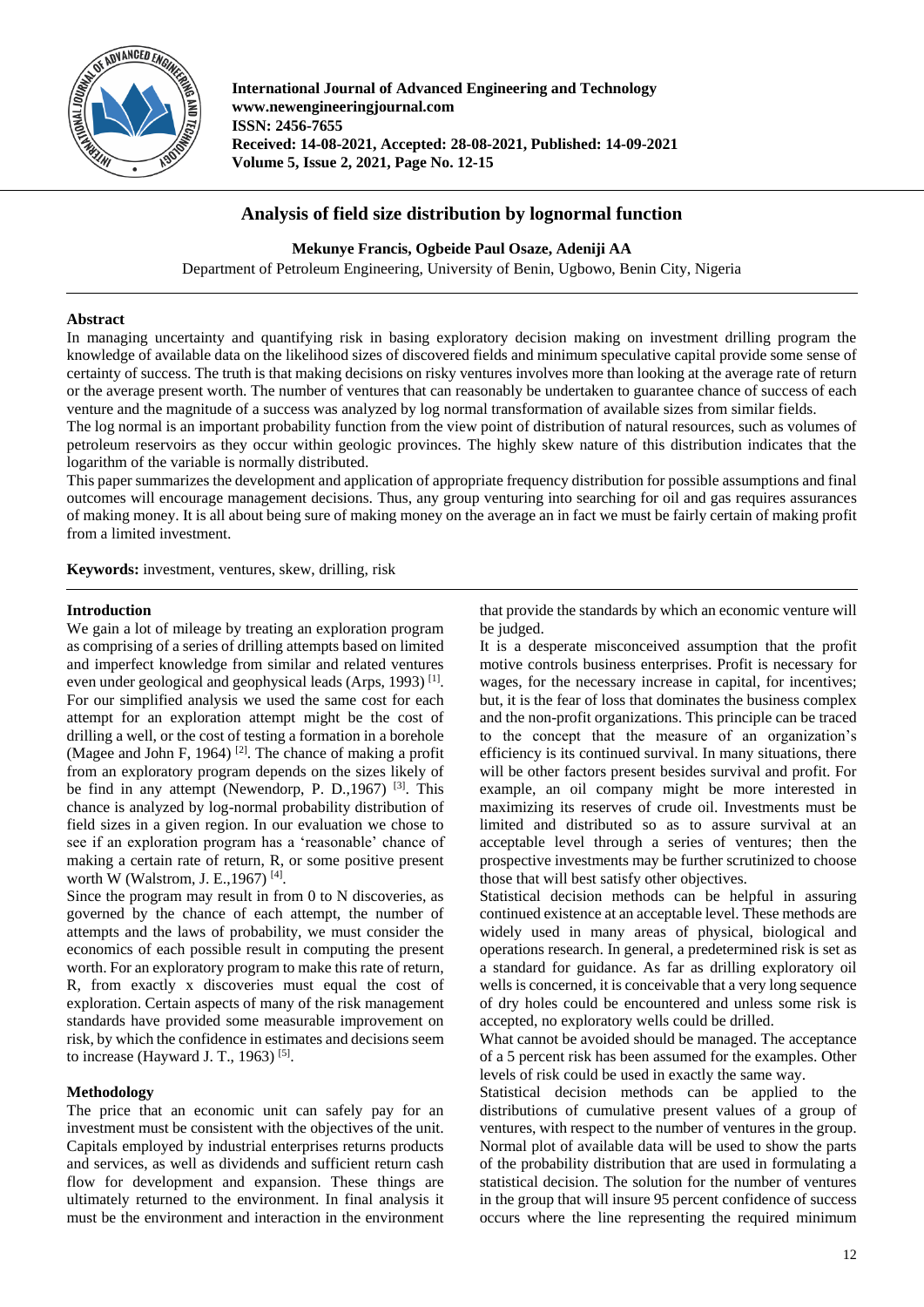return intersects the 95 percent line. If there are more ventures in the group, then the chances of success will be greater; less than this number involves a risk greater than 5 percent.

A statistical solution for the appraisal value for the statement that how many number of attempts n will give the required confidence of success is given by the following equation, and will be developed as follows.

#### **Mathematical Description**

The log normal distribution is described for a random variable  $x = \ln(y)$ , where variable x is normally distributed and is a logarithm function of variable  $y$ , and the probability distribution functions relating the two variables is

$$
f(y)dy = g(x)dx
$$
 (1)

$$
g(x) = \frac{1}{\sqrt{2\pi}\sigma} e^{-\frac{(x-\mu)^2}{2\sigma^2}}, -\infty \le x \le \infty
$$
 (2)

Thus equation 1 can be written for  $f(y)$  as

$$
f(y) = \frac{1}{\sqrt{2\pi}\sigma y} e^{-\frac{(\ln y - \mu)^2}{2\sigma^2}}; 0 < y < \infty \tag{3}
$$

The probability distribution function for this random variable is

$$
F(z) = \frac{1}{\sqrt{2\pi}} \int_0^z e^{-\frac{z^2}{2}} dz \; ; z = \frac{\ln y - \mu}{\sigma} \tag{4}
$$

### **Parameters of Lognormal Function**

The parameters of the distribution are derived in relations to that of normal distribution using the moment generating function and the as unbiased estimator. Hence, we define the function

$$
\varphi_y(t) = \int_0^\infty e^{yt} f(y) \, dy \tag{5}
$$

The mean and second moments are defined as  $\frac{d\varphi_y(0)}{dt} = E(y)$ and  $\frac{\partial^2 y}{\partial x^2}$  $\left. \frac{\partial^2 y}{\partial t^2} \right|_{t=0} = E(y^2).$ 

$$
\varphi_{y}(t) = \frac{1}{\sqrt{2\pi}\sigma} \sum_{n=0}^{\infty} \frac{t^{n}}{n!} \int_{0}^{\infty} y^{(n-1)} e^{-\frac{(\ln y - \mu)^{2}}{2\sigma^{2}}} dy
$$
(6)

This is the moment generating function for lognormal function to be used to relate the mean and variance as in this sequence. The first and second derivatives are:

$$
\varphi_{\mathcal{Y}}(t) = \frac{1}{\sqrt{2\pi}\sigma} \sum_{n=1}^{\infty} \frac{t^n}{n!} \int_0^{\infty} y^n e^{-\frac{(\ln y - \mu)^2}{2\sigma^2}} dy \tag{7}
$$

and

$$
\varphi_y(t) = \frac{1}{\sqrt{2\pi}\sigma} \sum_{n=2}^{\infty} \frac{t^n}{n!} \int_0^{\infty} y^n e^{-\frac{(\ln y - \mu)^2}{2\sigma^2}} dy \tag{8}
$$

The expectancy is given at  $t = 0$  which automatically gives  $n = 1$  and using equation 8 for second moment at  $t = 0, n = 1$ 2. That is,

$$
E(y) = \frac{e^{\mu}}{\sqrt{2\pi}} \int_0^{\infty} e^{-\frac{1}{2}(z^2 - 2\sigma z)} dz = e^{\left(\mu + \frac{\sigma^2}{2}\right)}
$$
(9)

Also the second moment

$$
E(y^2) = \frac{e^{2\mu}}{\sqrt{2\pi}} \int_0^{\infty} e^{-\frac{1}{2}(z^2 - 4\sigma z + 4\sigma^2 - 4\sigma^2)} dz = e^{(2\mu + 2\sigma)} (10)
$$

By the definition of variance as,  $\sigma^2 = E(Y^2) - (EY)^2$ , then

$$
\sigma_y^2 = e^{2(\mu + \sigma)} - e^{2\mu + \sigma} = (E(Y))^2 (e^{\sigma^2} - 1) \tag{11}
$$

The median is the value at which  $F(z) = 0.5$  and this implies  $ln(y) = \mu$ ; median =  $e^{\mu}$ . The mode is the point at which derivative of eqn.3 is zero and it is  $ln y = \mu - \sigma^2$  and  $y =$  $e^{\mu+\frac{\sigma^2}{2}}$  $\frac{\sigma^2}{2} - \frac{3\sigma^2}{2} = E(Y)e^{-\frac{3\sigma^2}{2}}$ , The mode is given as

$$
Mode = E(y)e^{-1.5\sigma^2}
$$
 (12)

Equation 4 gives

$$
F(Z) = \frac{1}{2} \left( 1 + \text{erf}\left(\frac{Z}{\sqrt{2}}\right) \right) \tag{13}
$$

Where erf () is the error function and equation 13 is tabulated as Gussian or Normal table in statistical text.

The economic model is based on the acceptance that normal distribution will approximate the outcomes and is

$$
C < \frac{D\left(x_A + \sqrt{\sigma}Z\right)}{(1+w)}\tag{14}
$$

In this case z is the number of normal score and is negative and standard deviation is evaluated for a single well outcomes.

### **Interpretation of Model**

We used this method of analysis to evaluate the drilling program for Benton fields whose sizes distribution is in the table 1. The assumption that discoveries will follow lognormal distribution and that we can make a reasonable calculation of rate of return from 10 well-drilling program. The data are arrange in ascending order and the mean and standard deviation are so calculated by acceptance the equally likely chance of a single well will discover any of these fields.

**Table 1:** Benton field data in barrels

| 30000 | 450000 | 75000  | 1850000 | 240000   |
|-------|--------|--------|---------|----------|
| 45000 | 900000 | 135000 | 4600000 | 19000000 |

The mean of the samples is 27325000 Bls and standard deviation of 5585820 Bls from which the normal mean and standard deviation are calculated as 13.998 and 1.645 bls. The probability density curves are shown in fig. 1 both skewed and normalized curves. The distribution curve in fig. 2

#### **Discussions**

The data were estimated for some number of wells in this geological area. Tables 2 and 3 show the analysis of the data. For group of wells the mean is constant and standard deviation varies as the number increases and further analysis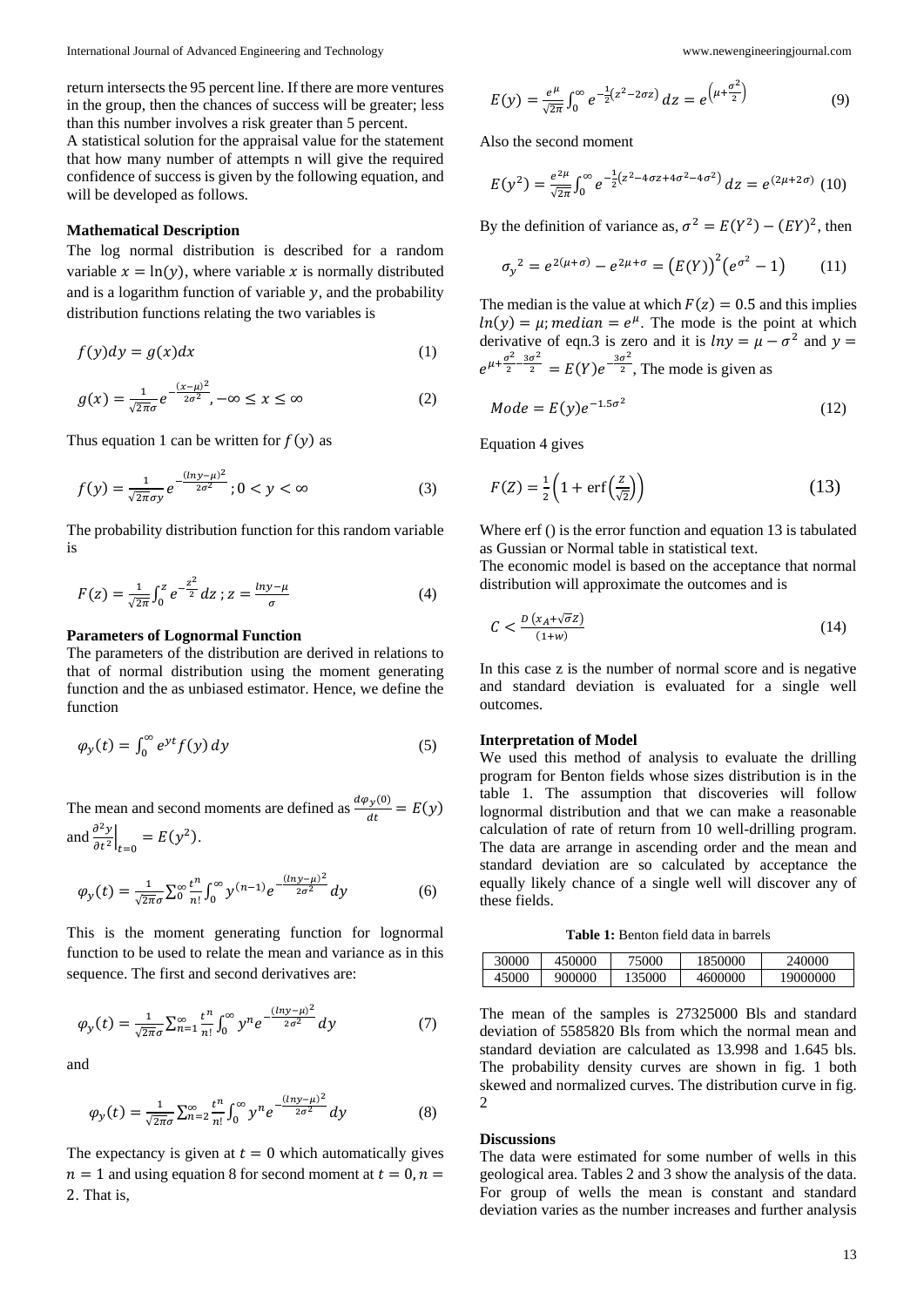indicated distribution tends toward normal distribution. The distributions of field sizes with number of well are shown in fig.5 and is parametized by the level of confidences.

### **Conclusions**

Statistical decision methods have been developed for economic interpretations of highly uncertain ventures; the method are based on participating in enough ventures to guarantee survival. The method permits expressing character of financial ventures in terms of confidence limit. Lognormal analysis of the available information provides the confidence level.

Making decisions on risk ventures involves more than looking at the average rate of return or even average present worth. The number of risk ventures we can rationally undertake with limited capital will be probabilistically predicted and it depends upon the chance of success of each venture and the possible magnitude of a success.

This method of analysis will be helpful when an investor is concerned about an amount of time and money involve in a series of risk venture to be sure of success. This analysis puts quantitative number on the chance of having various degree of success.



**Fig 1:** skewed representation plots



**Fig 2:** Log-normal probability distribution function



**Fig 3:** Distribution curves comparing two wells



**Fig 4:** well outcome distribution in relation to expectancy

#### **Table 2:** Simulation outputs per number of attempts

| z          | Fz       | F(Z)     |          | 2        | 3        | 10       | 25           | 100           | <b>200</b>    |
|------------|----------|----------|----------|----------|----------|----------|--------------|---------------|---------------|
| 2.153375   | 0.030617 | 0.984355 | 19000000 | 30612115 | 39607237 | 81912485 | $1.47E + 08$ | $4.14E + 08$  | $7.37E + 08$  |
| .047346    | 0.179757 | 0.85253  | 4600000  | 9456694  | 14095881 | 42610384 | 95447246     | $3.31E + 08$  | $6.29E + 08$  |
| 0.337066   | 0.293908 | 0.631966 | 1850000  | 4447579  | 7260275  | 28005270 | 72191826     | $2.87E + 0.8$ | $5.68E + 08$  |
| $-0.2248$  | 0.303326 | 0.411066 | 900000   | 2448853  | 4295562  | 20093251 | 57883247     | $2.56E + 08$  | $5.24E + 08$  |
| $-0.76531$ | 0.232114 | 0.222045 | 450000   | 1379292  | 2592711  | 14599686 | 46802139     | $2.29E + 08$  | $4.85E + 0.8$ |
| $-1.25548$ | 0.141451 | 0.104652 | 240000   | 819526   | 1640227  | 10928277 | 38598580     | $2.08E + 08$  | $4.52E + 08$  |
| $-1.70414$ | 0.072823 | 0.044177 | 135000   | 508885.1 | 1078691  | 8383295  | 32356836     | $1.9E + 08$   | $4.23E + 08$  |
| $-2.16249$ | 0.030021 | 0.01529  | 75000    | 312758.2 | 703007.9 | 6394283  | 27021335     | $1.73E + 08$  | $3.96E + 08$  |
| $-2.56082$ | 0.011719 | 0.005221 | 45000    | 204870.1 | 484583.7 | 5053239  | 23104381     | $1.59E + 08$  | $3.74E + 08$  |
| $-2.87699$ | 0.004961 | 0.002007 | 30000    | 146434.6 | 360667.1 | 4192099  | 20403740     | 1.5E+08       | $3.58E + 08$  |

### **References**

- 1. Arps JJ. Profitability of Exploratory Ventures, Economic of Petroleum Exploration, Development and Property Evaluation, Prentice Hall Inc, Englewood Cliffs, NJ, 1963.
- 2. Magee, John F. Decision Tree for Decision Making,

Harvard Business Review, 1964, 126-138.

- 3. Newendorp PD. Application of Utility Theory to Drilling Investment Decision, PhD Thesis, 1967.
- 4. Walstrom JE. Evaluating Uncertainty in Engineering Calculations, JPT, 1967, 1595-1603
- 5. Hayward JT. Probability and wildcats', Drilling and